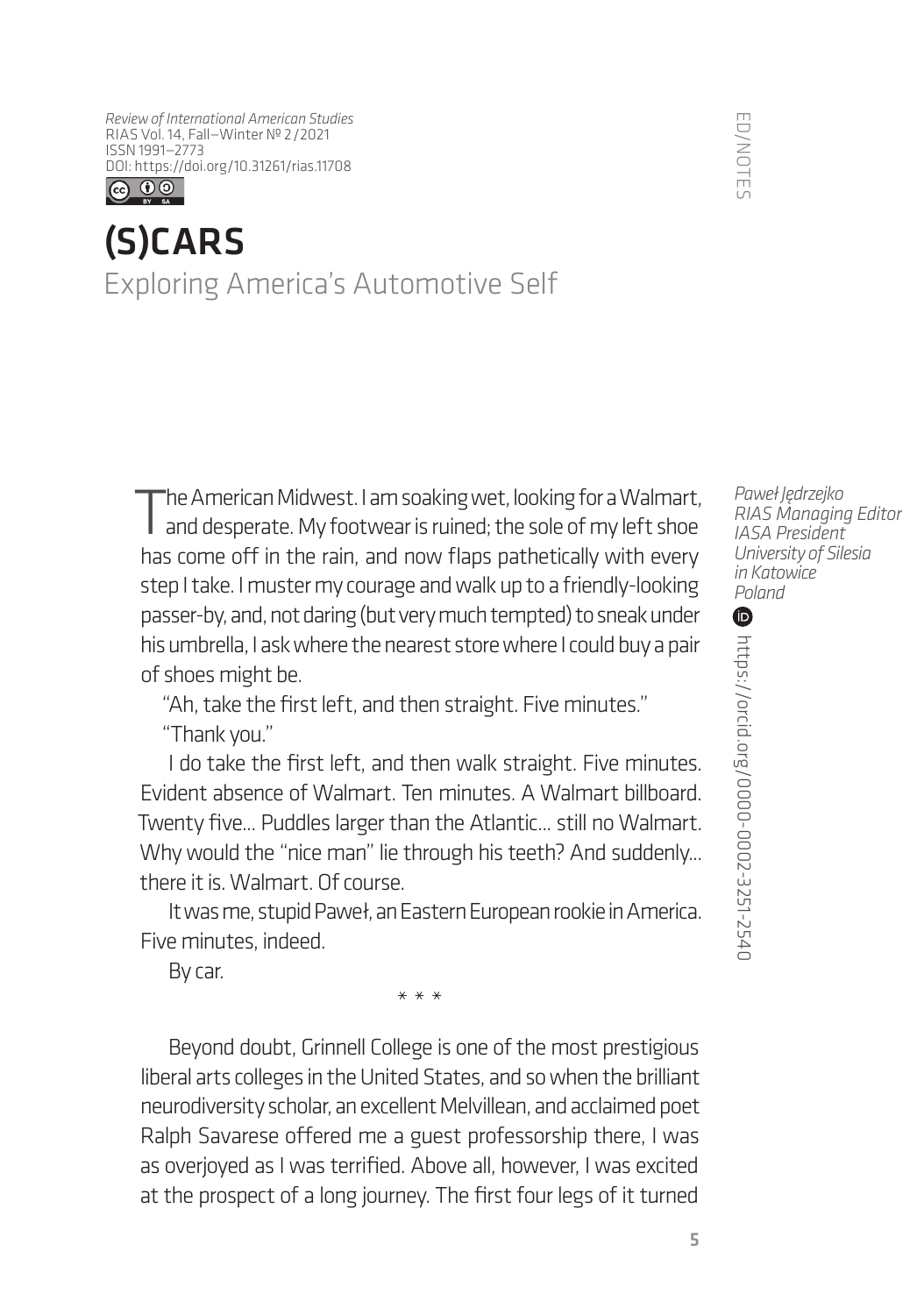out to be tiresome and boring, but easy: Katowice–Warsaw (a train ride). Warsaw–Heathrow (a flight). Heathrow–O'Hare (another flight). O'Hare–Des Moines (one more flight). The last 60 miles, albeit (theoretically) promising novelty of experience and therefore a far greater fun, could have proven far more difficult than the previous 6,000.

It *could have been so*, because Grinnell College—its excellence, welldeserved reputation, and friendliness notwithstanding—like many respectable institutions of higher education in the United States, is located in the middle of a very picturesque nowhere, the only artery connecting it to the world being the Interstate 80, which boldly crosses the fascinating endlessness of the Great Plains, greening with acres and acres of an awe-inspiring gamut of all the varieties of corn humankind has ever cultivated. Once in Des Moines, one quickly realizes that the AmTrak or Greyhound connections to Grinnell have long been discontinued due to the paucity of commuters ready to use public transportation. On arrival, one's options are limited to three: rent a car (and hope that your foreign credit card works), bum a ride (and hope that people will not be scared of your accent), or walk. Or, if you are really lucky, waiting in the lobby will be professor Savarese, who, feelingly, will have come to fetch you. Of course, by car.

\* \* \*

*Car Culture(s) Machines, Roads Mythologies*

While in the Great Plains a car is a basic necessity, in other locations the very thought of owning one is strange. When you sing sea shanties, it is likely that the sailing clubs inviting you to give concerts in New York and its vicinities will offer you a lodging on board of a comfortable boat in the Kings Marina in Jamaica Bay. Accommodated at the far end of Brooklyn, however, a less experienced visitor to the City, a 'gringo,' whose concept of space is European, might be tempted to make his or her life easier. I have *experimentally* proven that one of the least intelligent ideas you may come up with attempting to cut the commuting time from the end of Flatbush Avenue to Western Manhattan is renting a car. If you are lucky (i.e. if it does not rain, if there is no roadwork, if there are no detours, accidents, or parades, if tunnels or bridges are all open), the 23 miles will take about 50 minutes to cover. But once you have arrived at your destination, a plethora of ominous signs,

rias

vol. 14, fall–winter

№ 2/2021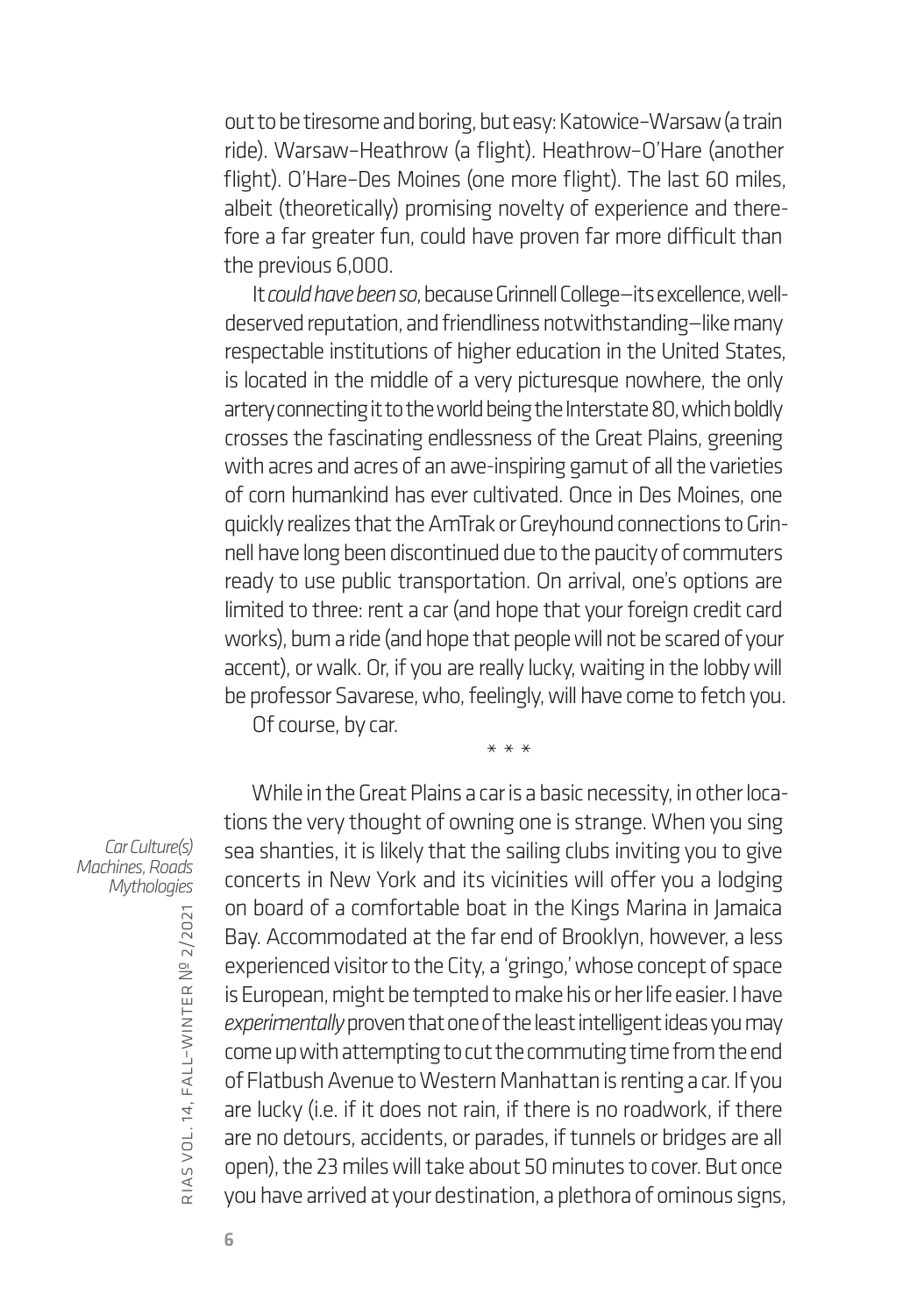representing the whole of the legacy of Western and Eastern thought alike, will make you realize the gravity of your error.<sup>1</sup>



Fig. 1: Sunny Ripert, "Don't even think of parking here" (2010). Source: [https://www.](https://www.flickr.com/photos/sunfox/5085477774) [flickr.com/photos/sunfox/5085477774](https://www.flickr.com/photos/sunfox/5085477774) (CC BY-SA 2.0).

Wherever you drive, you will face the somewhat deconstructivist imperative "Don't even THINK of parking here"<sup>2</sup>-staring at you from omnipresent signs and billboards. Not unlike *Sinners in the Hands of an Angry God*, unauthorized vehicles are doomed to being "towed, crushed, and melted," "worked over with sledgehammer, flipped over by an angry mob, set on fire, and spray painted with rude slogans immediately after being used as a getaway car in an incredibly daring daylight robbery." You cannot but profoundly reflect upon your parking choices in terms of Werner Heisenberg's quantum mechanics when you learn that "the last car to trespass is still missing" and you cannot avoid thinking of the cruelty of obeseism and your own dietary habits when you encounter signs that read: "Don't even think of parking your big rear here," or "Parking for disabled persons, not for fat people. You should have a parking

REVIEW OF INTERNATIONAL AMERICAN STUDIES review of international american studies

<sup>1.</sup> All of the "No Parking" signs, whose contents are quoted in this article, actually exist. A simple Google search for images tagged as "no parking" AND "sign" AND "New York City" will bring up all of the material referenced in this section and much more.

<sup>2.</sup> —which is largely reminiscent of the words of the wise man from an Eastern parable, who offers the ruler of Baghdad a magic carpet which will only fly if the sultan refrains from thinking of a cow.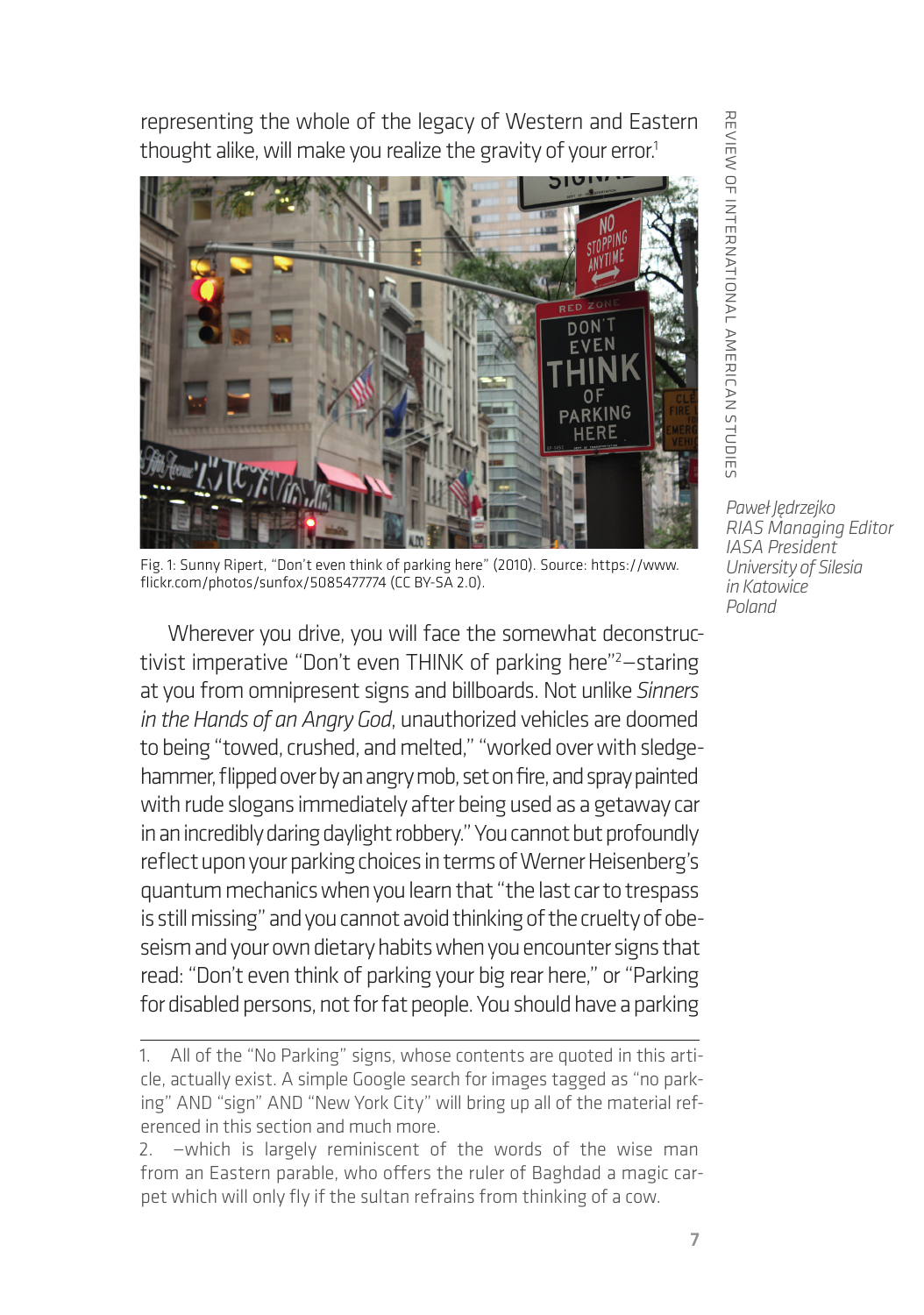spot 3 miles away and be required to do jumping jacks all the way to the store (\$1000 fine)." Ageism will rear its ugly head as well when you discover that the spot you find particularly attractive is "for nice old ladies only (Mean old lady parking in rear by dumpster)." Posthumanist reflection inevitably awakens when you learn that you are not allowed to park "[…] unless you are a turkey," or that parking space is reserved for: alpaca lovers only ("violators will be spit on"), beekeepers only ("violators will be stung"), butterfly lovers only ("all others must fly away"), Bigfoot only ("violators will be sasquatched"), and many, many other semi-human, non-human, or animal-relatied subjectivities.

Alternatively, local traffic hermeneuts of the elder generation, well read in Heidegger and Sartre, may ask you to "visualize yourself being towed," reminding you, at the same time, of the doctrine that "ignorance of law is no excuse." Expressed in a perhaps less elegant, but more efficient fashion as "stupidity is not a handicap," this concept presupposes a somewhat Darwinian idea of the survival of those, who develop intelligence in order to adapt best. Furthermore, your inclination towards a reflection upon the concepts of conjunction and alternative, especially in the context of the set theory, will skyrocket when you learn, for instance, that "People who park in front of [the] door are either blind, illiterate, ignorant f--ls; or residents of [the] house," or when you start wondering whether you really belong in the "Hippie parking only" zone, knowing that it is not you, but "all others" who "will be stoned." In this largely biblical context, soteriology (or Monty Python) comes to mind: you must beware that when you park illegally in a zone marked "Church parking only," violators "will be baptized," but if you are already dogmatically religious, the sign "Thou shalt not park here" will drive the point home anyway. If further argumentation is needed then signs proclaiming that "violators will be shot, survivors will be shot again," which message clearly reinforces the Calvinist idea of the inevitability of the doom for the unregenerate, may prove very convincing. If all that fails, expressionist poetic miniatures, such as "If you take my place I will break your face," might do the job.

Admittedly, not all of the New York City no-parking signs threaten you with fire and brimstone. You may also receive some friendly, educational advise. You may, for instance, learn that "Monkeys

*Car Culture(s) Machines, Roads Mythologies*

> rias vol. 14, fall–winter № 2/2021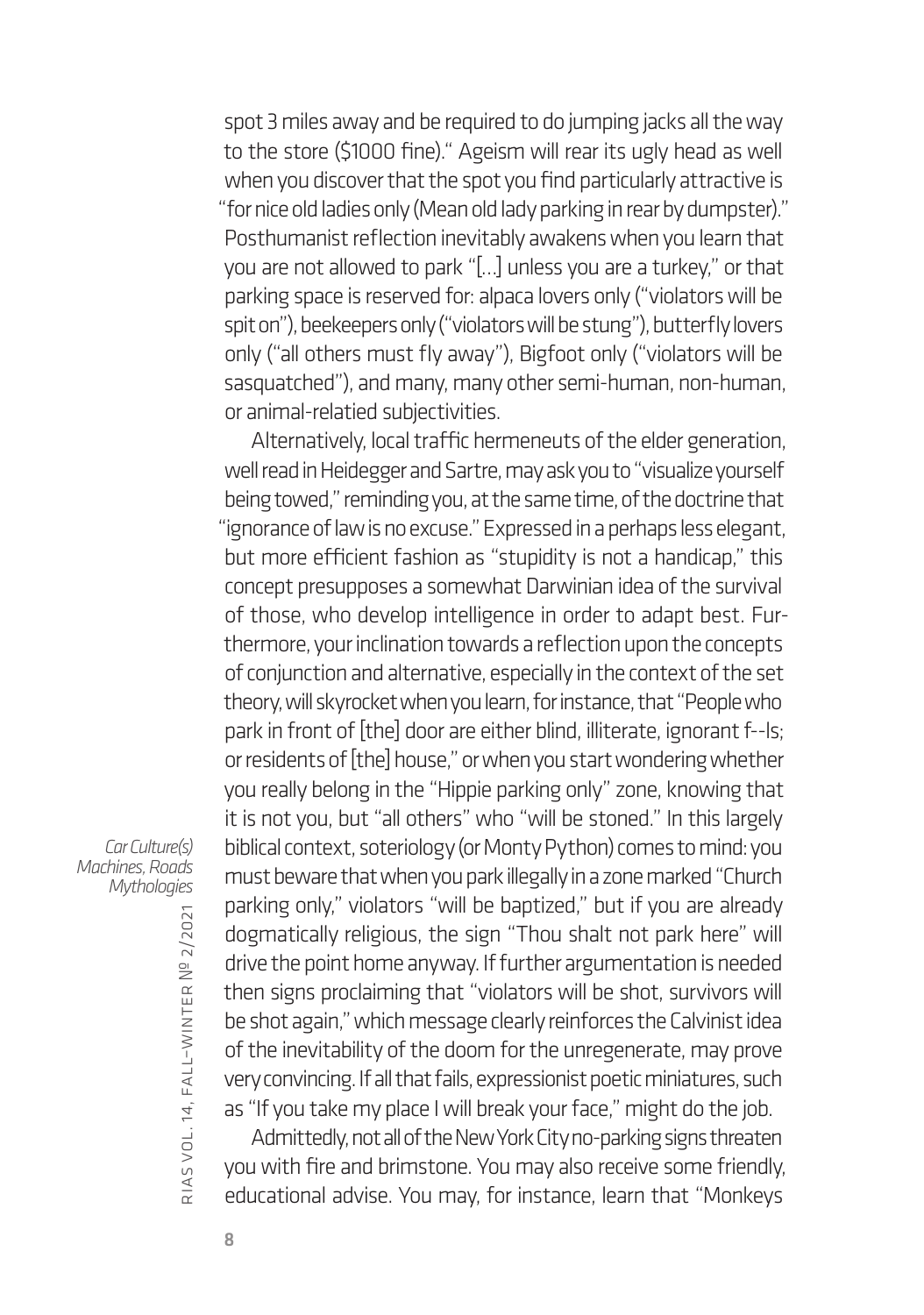poop on windshields." Such valuable zoological knowledge is likely to cue your Cartesian reason to awaken, motivating you to seek a different spot. Yet, even more efficient are the signs positively laden with psychiatrically sound argumentation ("You gotta be nuts to be parking here"), or those transferring magic realism to social practice: "Customer parking only: all others will be toad."

Of course, occassionally, you are welcome to park. But when philosophy of friendship is exercised in parking areas, you are usually advised to consider the existential consequences of the choices you face. Knowing that although "It is not illegal to park here, […] you should be aware that [trucks] trying to get delivery access through the adjacent gates could seriously modify your car," or that, choosing a spot, you should "beware of a vociferous lady with a very short fuse," you realize that Newton's Third Law of Motion works in the spaces of aesthetics and social relations as well as in physics.

More often than not, however, the shamanist logic of the world threatens to be incontrovertible. Should you wish to test their patience, "the wrath of the Ancients will fall upon your head, your shoelaces will not stay tied, rabid squirrels will invade your home, food in your refrigerator will mysteriously spoil, your vehicle will start making that expensive knocking sound again and *no-one will talk to you at parties*. (You will also seriously piss off the b\*tch who paid good money for the garage, and nobody wants that)."

After an hour of intensive learning, you arrive at the conclusion that your only choice is a fee-paying parking lot (about \$75 per day) far away from your destination, and that irrespective of how far from the heart of Manhattan you are accommodated, you would rather shoot yourself in the knee than forgo the now magnetic allure of the public bus and subway in the future. Especially when all of your New York friends, whom you owe an honest explanation as to why you arrived late to band practice, roll on the floor laughing when you tell them that you came...

...by car.

My nerdobiographical humor aside, learning from (s)cars allowed me—and probably countless others—to not only acquire basic survival skills in the context of the norms of life in America, but also to appreciate the complexity of the American car culture,

\*\*\*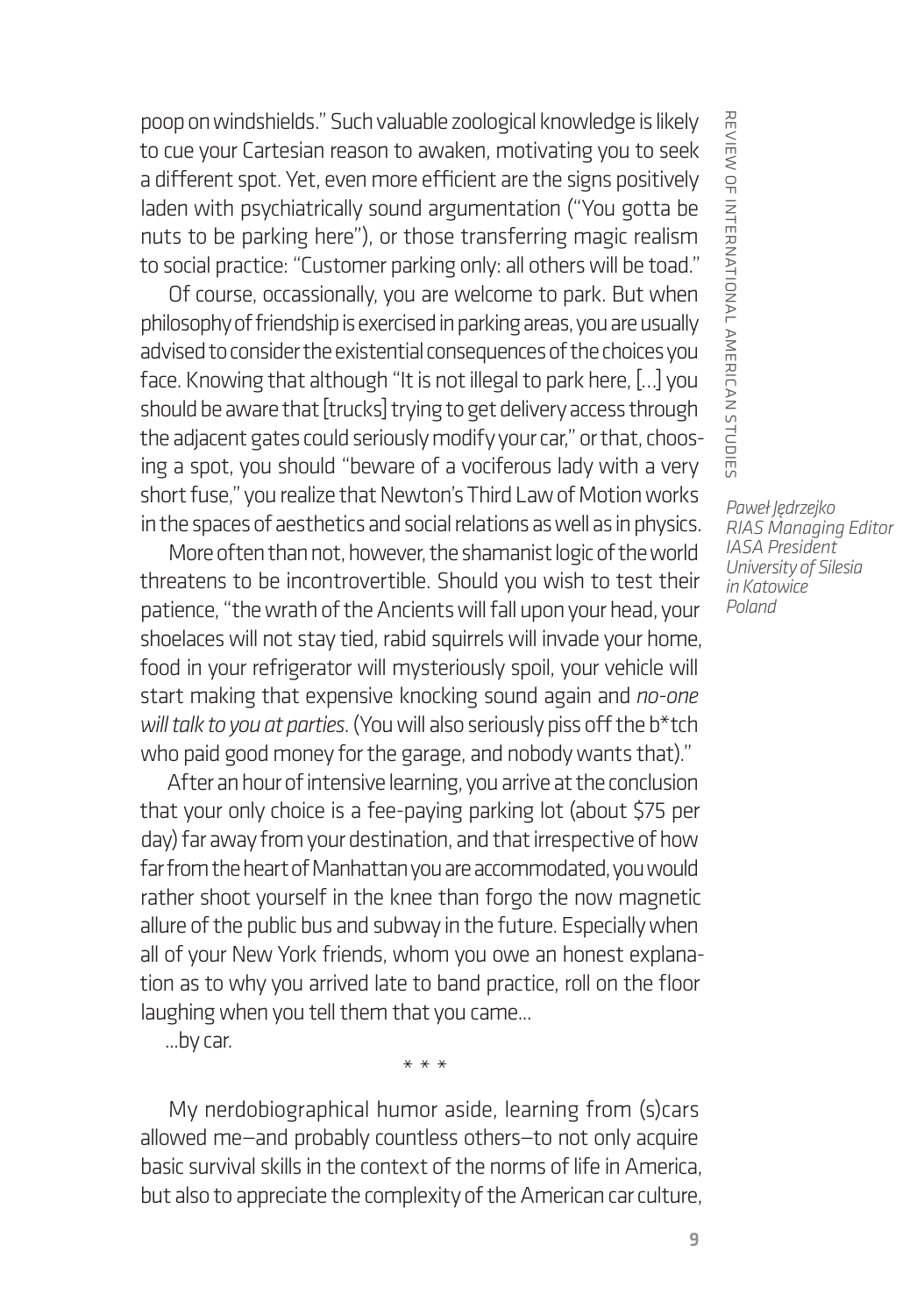which has proven instrumental in the shaping of the course of the US history of the last 150 years. Cars have built Detroit. Cars have been mobile homes to innumerable Joad families during the Great Depression. Cars have driven the Cheney-Rumsfeld oil wars. Even the typology of literary currents in America has proven to depend on a car-related incident. After all, literary historians would not have heard of the *Lost Generation* if not for the fact that Gertrude Stein was a driver.

Ernest Hemingway thus recalls the context, in which his friend and mentor allowed herself to reduce the war-time trauma of countless individuals to a single, offensive, label:

It was when we had come back from Canada and were living in the rue Notre-Dame-des-Champs and Miss Stein and I were still good friends that Miss Stein made the remark about the lost generation. She had some ignition trouble with the old Model T Ford she then drove and the young man who worked in the garage and had served in the last year of the war had not been adept, or perhaps had not broken the priority of other vehicles, in repairing Miss Stein's Ford. Anyway he had not been *sérieux* and had been corrected severely by the *patron* of the garage after Miss Stein's protest. The *patron* had said to him, "You are all a *génération perdue*."

"That's what you are. That's what you all are," Miss Stein said. "All of you young people who served in the war. You are a lost generation."

"Really?" I said.

"You are," she insisted. "You have no respect for anything. You drink yourselves to death...."

"Was the young mechanic drunk?" I asked.

"Of course not."

"Have you ever seen me drunk?"

"No. But your friends are drunk."

"I've been drunk," I said. "But I don't come here drunk."

"Of course not. I didn't say that."

"The boy's *patron* was probably drunk by eleven o'clock in the morning," I said. "That's why he makes such lovely phrases."

"Don't argue with me, Hemingway," Miss Stein said. "It does no good at all. You're all a lost generation, exactly as the garage keeper said." (Hemingway 2010:45–46).

"The hell with her lost-generation talk and all the dirty, easy labels" the writer bursts out years later, reminiscing about the impact that the clash with Gertrude Stein had on him (Hemingway 2010:46). Unlike his mentor, who cuts him short when he attempts to draw

*Car Culture(s) Machines, Roads Mythologies*

rias

vol. 14, fall–winter

№ 2/2021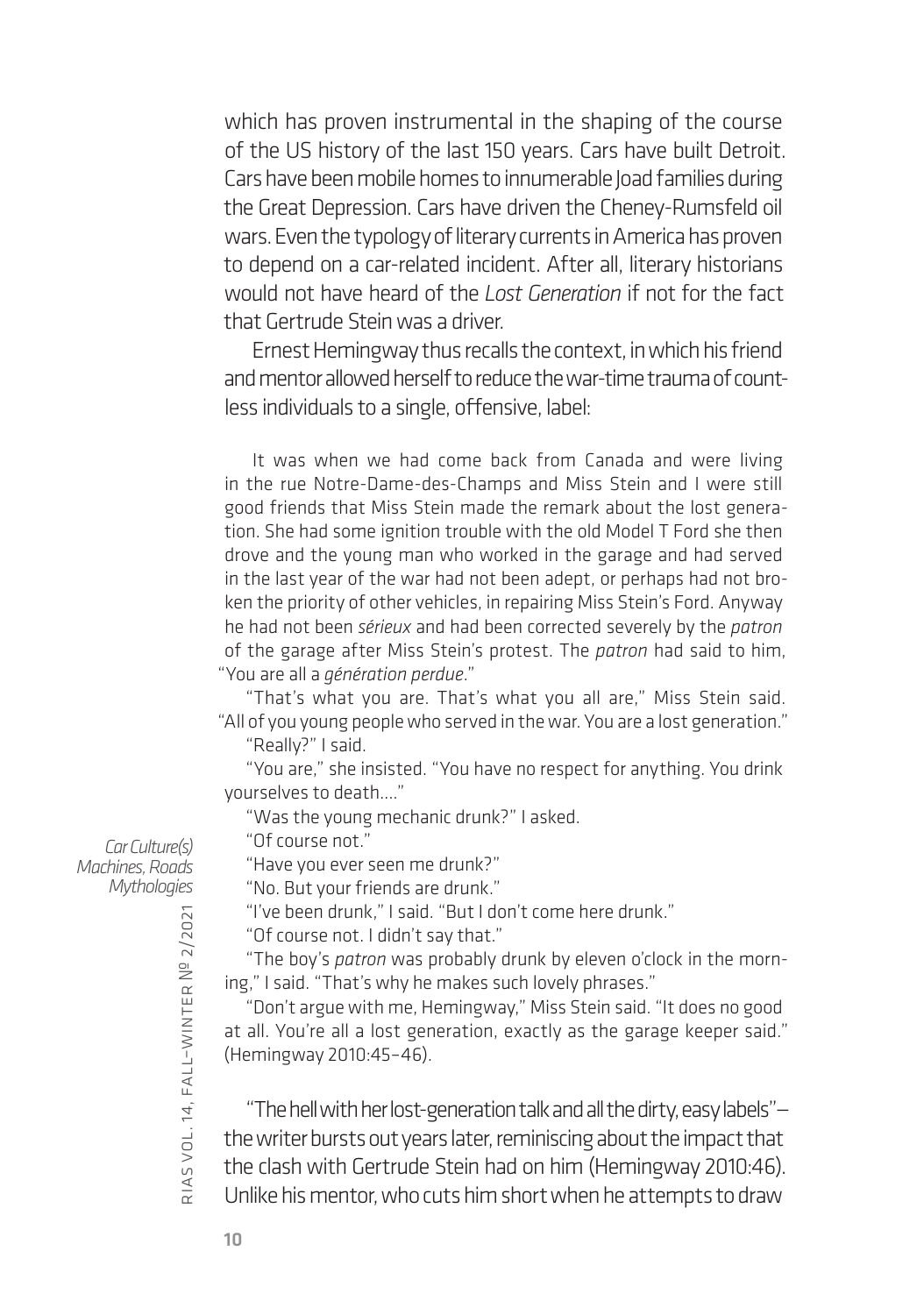her attention to the insensitivity of her comment, Hemingway, a former ambulance driver himself, empathizes with the hapless mechanic, whose war-time wounds, perhaps much like his own, would not heal. The paths of their common experience, masqueraded in the language of technical description, intersect in the cockpit of an ambulance:

Later when I wrote my first novel I tried to balance Miss Stein's quotation from the garage keeper with one from Ecclesiastes. But that night walking home I thought about the boy in the garage and if he had ever been hauled in one of those vehicles when they were converted to ambulances. I remembered how they used to burn out their brakes going down the mountain roads with a full load of wounded and braking in low and finally using the reverse, and how the last ones were driven over the mountainside empty, so they could be replaced by big Fiats with a good H-shift and metal-to-metal brakes. I thought of Miss Stein and Sherwood Anderson and egotism and mental laziness versus discipline and I thought who is calling who a lost generation? (Hemingway 2010:46).

Although her original comment is off the mark, the formulation itself pinpoints the nature of the existential condition of Hemingway's generation very well: the Great War undoes the language, including the language of values, thereby eliminating guidelines that would organize people's navigation in the world before. The *Lost Generation* is *perdue*not because it is worthless, but because is has *lost its bearings* in a reality in which words like "honor," "love," "progress," "ethics," or "transcendence" lost their credibility in confrontation with the nature of the modern warfare.<sup>3</sup> Furthermore, the generation of parents who, remembering the Great War and the Great Depression, were content to heal their existential scars with material goods in which post-World War Two America abounded, gave rise to the generation of Holden Caulfields, Neal Cassadys, and other rebels—(allegedly) without a cause. Unable to engage their parents in a meaningful communication, and at a loss for words that

<sup>3.</sup> I dedicate much more space to the philosophical fundaments of the *Lost Generation* in a chapter titled "Zagubione pokolenia: Auschwitz, *Guernica* i wyczerpany język. Wokół powieści *Słońce też wschodzi* Ernesta Hemingwaya" [Lost Generations: Auschwitz, *Guernica*, and Exhausted Language. On Ernest Hemingway's *The Sun Also Rises*] (Jędrzejko 2017).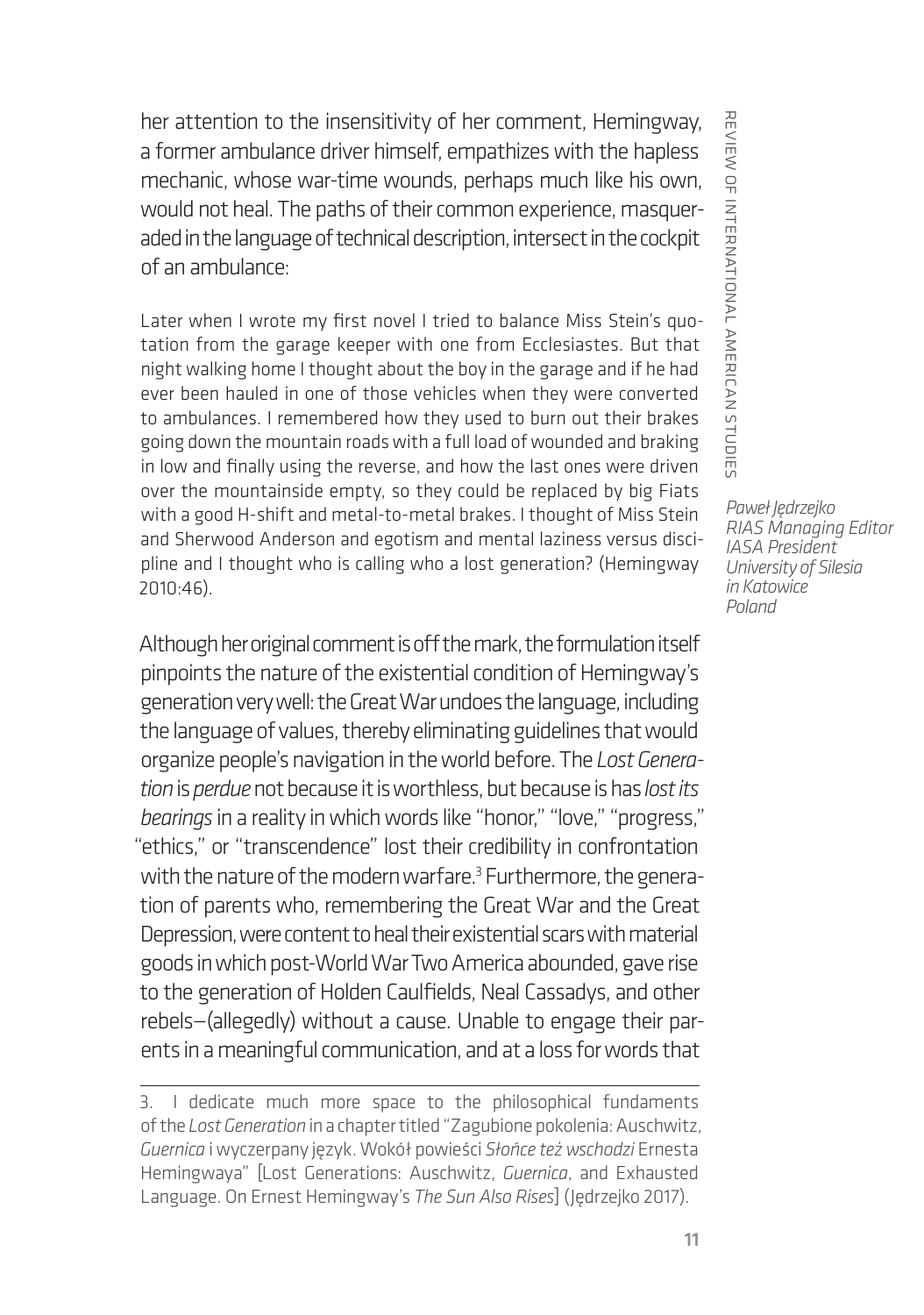the prosperous Cold War America would understand, these 'rebels,' like James Dean and his iconic Jim Stark, would choose to live far too hard, drive far too fast, and often die far too young. It is some of these (s)cars that David Cronenberg brings back into light in his disconcerting 1996 film *Crash*, in which, in the face of the absurdity of life, he explores the psychoerotic allure of death. By car.

\*\*\*

If we agree that the car is a uniquely American symbol, we may choose to read America's turbulent history through the transformations of her automotive icons. Beginning with the Ford Model T, to Willys Jeep, to Chevy Bel Air, to Ford Fastback Mustang GT, to Chevy Corvette or, more recently, to the "safe" urban Hummer (one of the many military cars turned civilian) it is possible to trace the moments in history when fear yields to hubris, when hubris yields to humility, or when humility dissolves in the sheer pragmaticism of owning the wheels. One may *learn* America entering into an intimate relationship with her automotive self. One can *explore* America in four dimensions *by car*. And if we agree that modern American history has, by and large, been driven by, on, in, or in front of cars, we will also see how cars have become the vehicles of ethics, which could not be reduced to the simple fact that some carry provisions to those in need, others give individuals and groups a sense of self-esteem, and still others harbinger destruction. Ethics transform in the aftermath of major historical traumas. In America, the remaining trace of each such trauma is a (s)car.

*Car Culture(s) Machines, Roads Mythologies*

*Paweł Jędrzejko RIAS Managing Editor IASA President*

rias

vol. 14, fall–winter

№ 2/2021